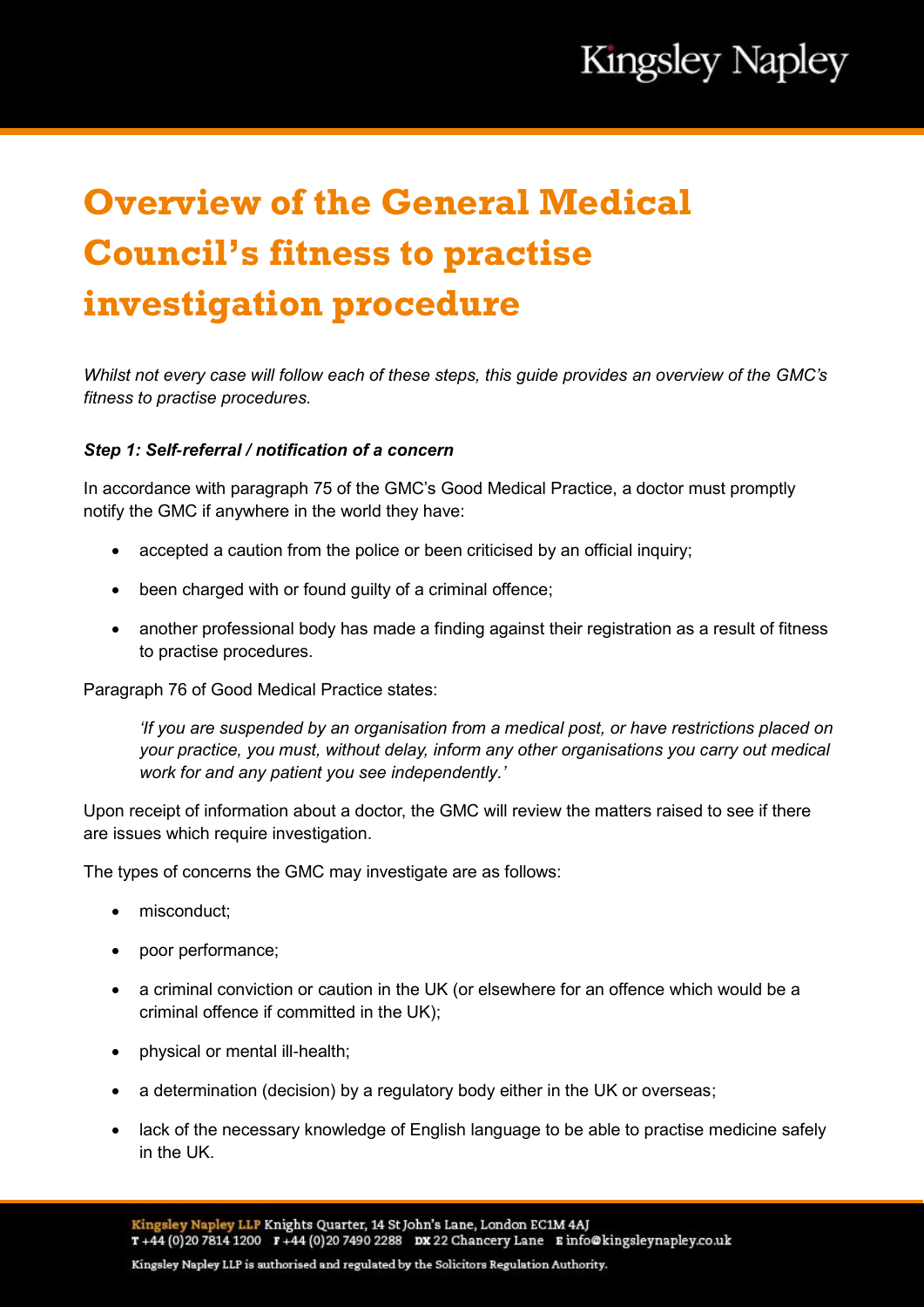### *Step 2: Notification to the doctor*

The GMC will notify the doctor concerned that a complaint has been made about them. The GMC will also request details of the doctor's employer.

It is not a requirement for the doctor to comment on the concerns at this stage, but it is advisable that the doctor seeks advice from solicitors and / or their medical defence organisation.

## *Step 3: Interim Orders Panel*

The adjudication of cases is dealt with by the Medical Practitioners Tribunal Service (MPTS).

At any stage during the investigation, if the GMC is of the view that the doctor's registration should be subject to interim restriction, it can refer them to the MPTS for an independent hearing before an Interim Orders Panel.

In accordance with section 41A of the Medical Act 1983, where satisfied that it is 'necessary for the protection of members of the public or is otherwise in the public interest, or is in the interests of a fully registered person' the Interim Orders Panel can suspend or make a doctor's registration subject to conditions for a period not exceeding 18 months. These orders are subject to review.

### *Step 4: Investigation of allegations*

The steps the GMC will take to investigate concerns will be dependent on the circumstances but may include the obtaining of documentary evidence or statements from employers or the complainant, obtaining an expert report or commissioning an assessment of the doctor's performance, health and/or knowledge of the English language.

#### *Step 5: Notification and response to the allegation*

The Registrar will write to the doctor providing them with the documentation in support of the allegation and to inform them of the allegation. The doctor will be given a 28 day period to respond. In accordance with paragraph 23a of Good Medical Practice, doctors must co-operate with investigations.

#### *Step 6: Consideration by Case Examiners*

The matter will be referred to the case examiners. Each matter is considered by two case examiners; one medical and one lay. They will decide whether to:

- conclude the case with no further action;
- issue a warning;
- agree undertakings with the doctor; or
- refer the case to the MPTS for a fitness to practise hearing.